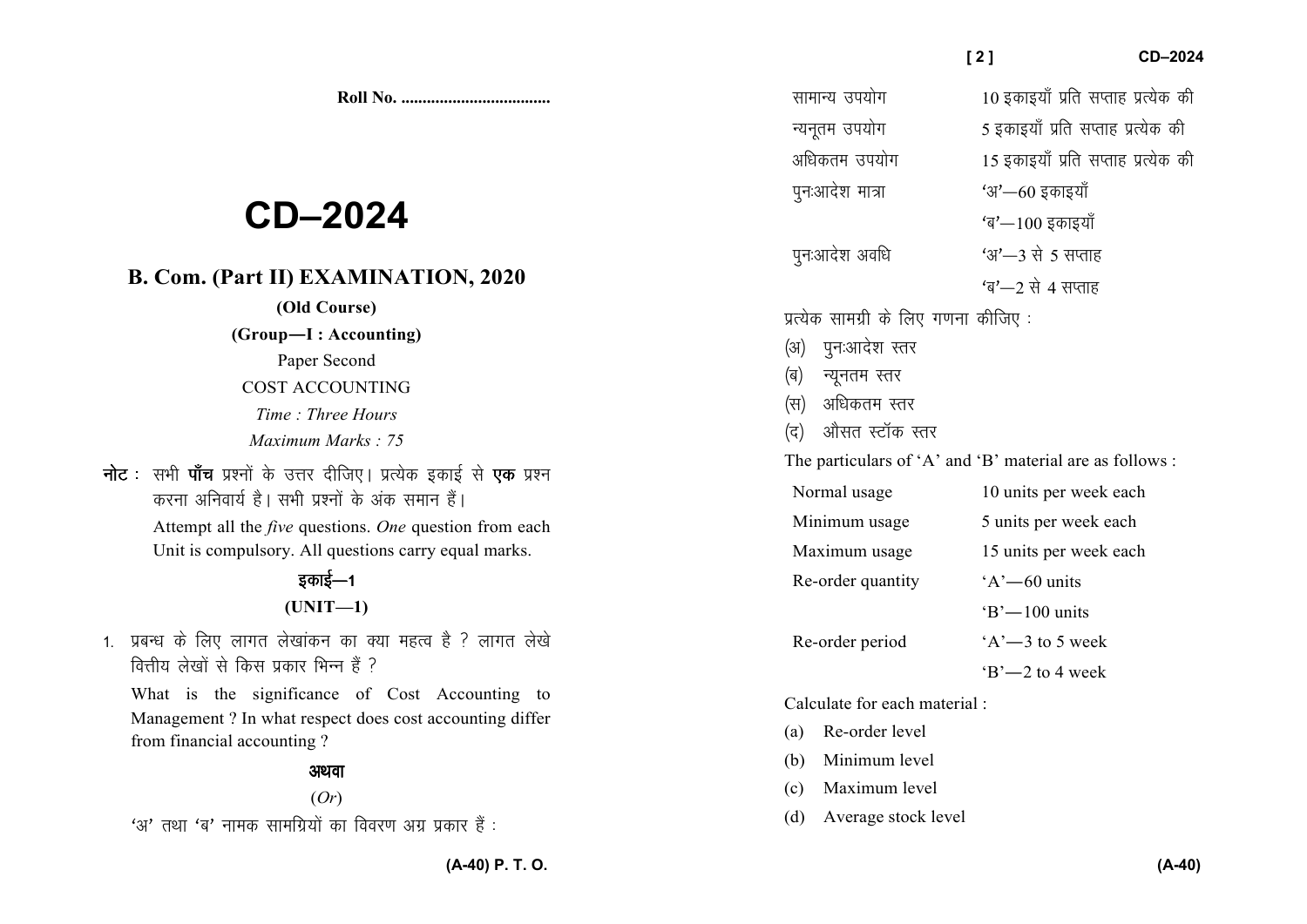$CD - 2024$ 

इकाई—2  $(UNIT-2)$ 

 $131$ 

2 श्रम पारिश्रमिक में पेरणात्मक योजना का क्या अर्थ है ? किन्हीं ऐसी **चार** पद्धतियों का इनके गुण व अवगुण देते हुए वर्णन कीजिए।

What is meant by incentive plan in remuneration of labour? Describe any *four* such methods with their merits and demerits.

### अथवा

 $(Or)$ 

एक विशेष मशीन से सम्बन्धित निम्नलिखित उपरिव्ययों से फरवरी माह की मशीन घण्टा दर तैयार कीजिए:

|                                                      | प्रति वर्ष<br>(₹) |
|------------------------------------------------------|-------------------|
| विभाग का किराया (मशीन द्वारा घेरी विभाग की           |                   |
| जगह $1/5$                                            | 7,800             |
| प्रकाश (विभाग में 12 पुरुष, 2 पुरुष मशीन पर लगे हुए) | 2,880             |
| बीमा, आदि                                            | 360               |
| रुई के गूदड़, तेल आदि                                | 600               |
| फोरमैन का वेतन (फोरमैन का एक-चौथाई समय इस            |                   |
| मशीन पर लगता है, शेष बराबर अन्य दो मशीनों पर)        | 60,000            |

मशीन की लागत ₹ 92,000 है और इसका अनुमानित अवशेष मूल्य ₹ 2,000 है।

पिछले अनुभव से यह माना गया है:

- $(i)$  कि मशीन प्रतिवर्ष 1800 घंटे चलेगी।
- (ii) कि मरम्मत व अनुरक्षण के हैं 11,250 पूरे जीवन में मशीन पर लगेंगे।

(iii) कि 60 पैसे प्रति इकाई लागत से 5 इकाई शक्ति प्रति घण्टा मशीन पर व्यय होगी।

 $I$ 41

(iv) कि मशीन का कार्यशील जीवन 18000 घंटे होगा।

Prepare a machine hour rate computation for the month of February to cover the overhead expenses indicated below relating to the particular machine:

|                                                                                                                                | Per   |
|--------------------------------------------------------------------------------------------------------------------------------|-------|
|                                                                                                                                | Annum |
|                                                                                                                                | (₹)   |
| Rent of department (space occupied by<br>machine one-fifth of the department)                                                  | 7,800 |
| Lighting (number of men in the department 12,<br>2 men engaged on the machine)                                                 | 2,880 |
| Insurance, etc.                                                                                                                | 360   |
| Cotton waste, oil etc.                                                                                                         | 600   |
| Salary of foreman (one-fourth of the<br>foreman's time is occupied by this machine<br>and the remainder equally upon other two |       |
| machines)                                                                                                                      | 60,0  |

The cost of the machine is  $\bar{\tau}$  92,000 and has estimated scrap value of ₹ 2,000.

It is assumed from past experience :

- that the machine will work for 1800 hours per  $(i)$ annum.
- (ii) that it will incur expenditure of  $\bar{\tau}$  11,250 in its working life in respect of repairs and maintenance.
- (iii) that is consumes 5 units of power per hour at the cost of 60 paise per unit.
- (iv) that the working life for the machine will be 18000 hours.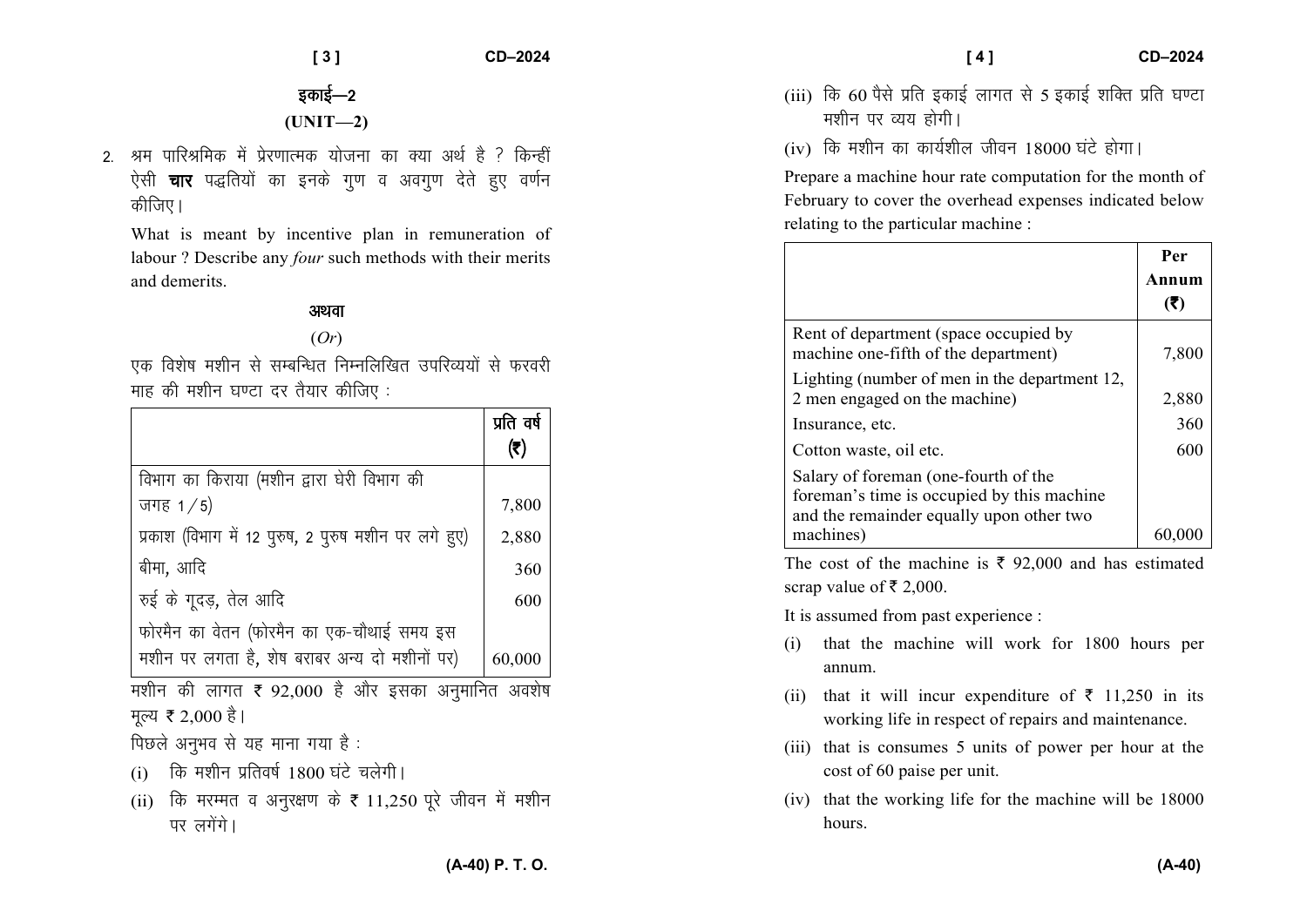**[ 5 ] CD–2024** 

# इकाई—3 **(UNIT—3)**

3. मैसर्स हिन्दस्तान टेडर्स तीन प्रकार के पंखे बनाते हैं—टेबिल पंखा. सीलिंग पंखा और कुलर। सामग्री और मजदूरी की लागत निम्न प्रकार है $\,$  :

|             | सामग्री<br>$(\overline{\tau})$ | मजदूरी<br>$\overline{(\overline{z})}$ |
|-------------|--------------------------------|---------------------------------------|
| टेबिल पंखा  | 60                             | 80                                    |
| सीलिंग पंखा | 100                            | 100                                   |
| कूलर        | 900                            | 250                                   |

उनका कुल कारखाना उपरिव्यय अगस्त, 2019 में **₹** 1,00,000 था। प्रत्येक प्रकार के पंखे की कारखाना लागत बताइए, यह मानते हुए कि कारखाना उपरिव्यय के आबंटन हेतु एक सीलिंग पंखा दो टेबिल पंखों के बराबर तथा एक कुलर पाँच टेबिल पंखों के बराबर है। अगस्त, 2019 में उत्पादन की मात्रा 1000 टेबिल पंखा, 500 सीलिंग पंखा तथा 100 कलर थी।

M/s. Hindustan Traders manufactures three types of fans– table fan, ceiling fan and cooler. The materials and wages costs are as under :

|             | <b>Material</b><br>(₹) | <b>Wages</b><br>(₹) |
|-------------|------------------------|---------------------|
| Table Fan   | 60                     | 80                  |
| Ceiling Fan | 100                    | 100                 |
| Cooler      | 900                    | 250                 |

His total factory overheads for the month of August, 2019 was  $\bar{\tau}$  1,00,000. You are asked to determine the factory cost of each type of fan assuming that one ceiling fan is

equivalent to two table fans and one cooler is equivalent to five table fans for the purpose of overheads allocation. The production in the month of August, 2019 was 1000 table fans, 500 ceiling fans and 100 coolers.

### अथवा

(*Or*)

 $A'$  कन्स्ट्रक्शन कम्पनी ने एक महाविद्यालय के नये भवन बनाने का ठेका ₹ 50,00,000 में लिया। वर्ष के दौरान निम्नलिखित व्यय हुए $:$ 

|                               | ₹         |
|-------------------------------|-----------|
| सीधे क्रय की गई सामग्री       | 4,50,000  |
| स्टोर्स से निर्गमित सामग्री   | 5,00,000  |
| प्लाण्ट लगाया गया (लागत)      | 3,50,000  |
| मजदूरी दी गई                  | 10,00,000 |
| अन्य व्यय                     | 1,65,000  |
| उपार्जित मजदूरी एवं अन्य व्यय | 4,25,000  |

ठेका को चार्ज किए गए प्लाण्ट तथा सामग्री में से ₹ 20,000 के लागत का प्लाण्ट तथा ₹ 1,50,000 लागत की सामग्री नष्ट हो गई। ₹ 20,000 लागत की कुछ सामग्री ₹ 25,000 में बेच दी गई। वर्ष के अंतिम दिन ₹ 5,000 के लागत का प्लाण्ट स्टोर्स को वापस किया गया तथा प्लाण्ट का एक हिस्सा जिसकी लागत र 2,000 थी, क्षतिग्रस्त होने से बेकार हो गया। र 24,00,000 का कार्य प्रमाणित हुआ, जिसका 80 प्रतिशत नकद भुगतान में प्राप्त हुआ। ₹ 10,000 का किया गया कार्य अप्रमाणित रहा। प्लाण्ट पर 10 प्रतिशत वार्षिक ास लगाइए। वर्ष के लिए ठेका खाता बनाइए तथा चिह्ने में ठेके संबंधित मदों को दिखाइए।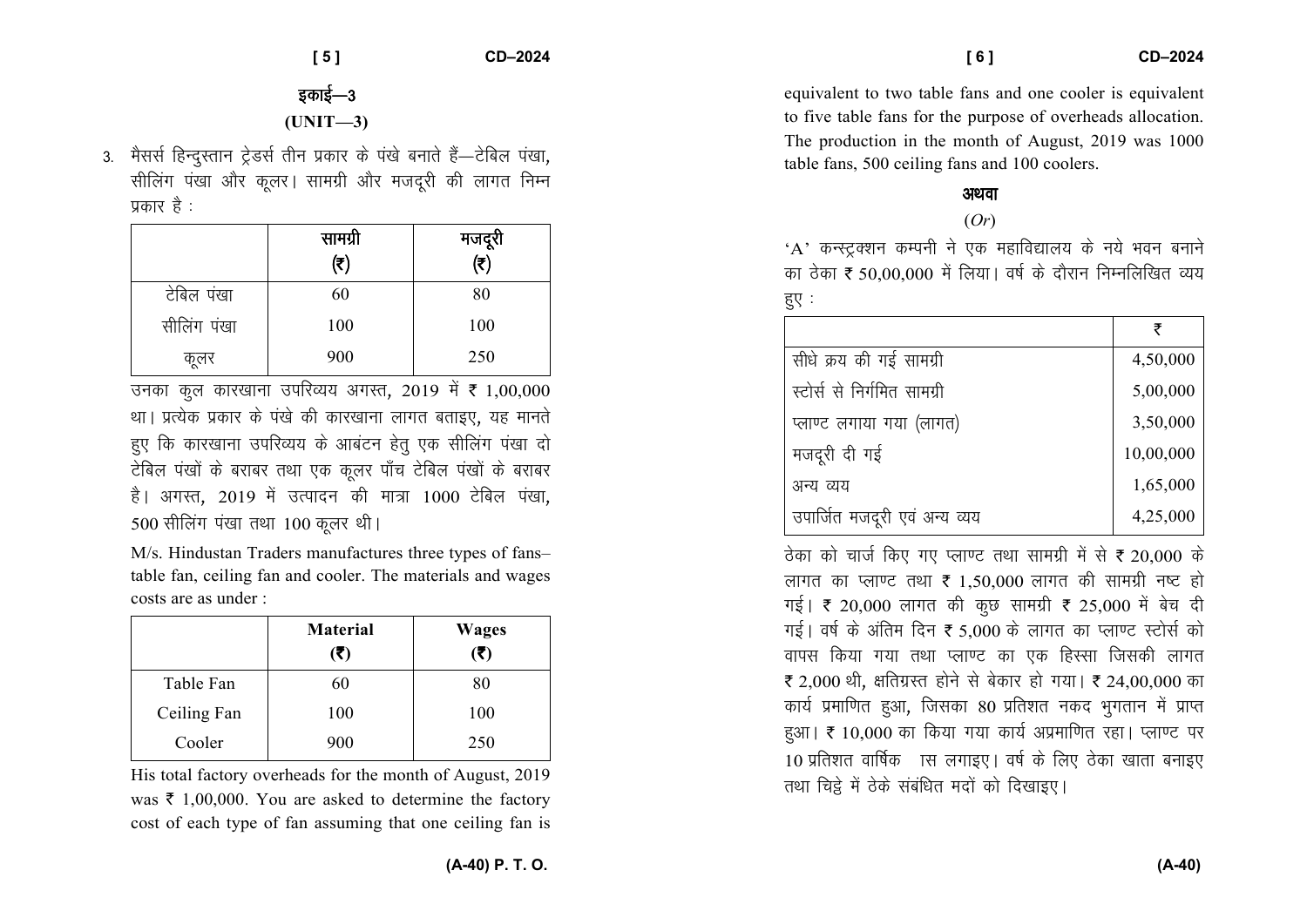'A' Construction Company undertook a contract of  $\bar{\tau}$  50,00,000 for the construction of new building in a college. Following expenditures were incurred during the year :

| Materials directly purchased     | 4,50,000  |
|----------------------------------|-----------|
| Material issued from stores      | 5,00,000  |
| Plant installed (cost)           | 3,50,000  |
| Wages paid                       | 10,00,000 |
| Other expenses                   | 1,65,000  |
| Accrued wages and other expenses | 4,25,000  |

Of the plant and materials charged to Contract Account, Plant costing  $\bar{\tau}$  20,000 and Materials costing  $\bar{\tau}$  1,50,000 were destroyed. Materials costing  $\bar{\tau}$  20,000 were sold for  $\bar{\tau}$  25,000. Plant costing  $\bar{\tau}$  5,000 was transferred to stores at the last day of the year and a part of the plant whose cost was  $\bar{\tau}$  2,000 became useless due to damage. Work costing  $\bar{\tau}$  24,00,000 was certified 80% of when was received in cash. Work done but not certified was  $\bar{\tau}$  10,000. Depreciate plant @ 10% per annum. Prepare Contract Account for the year and show the items related to contract in the Balance Sheet.

# डकाई—4 **(UNIT—4)**

4. एक उत्पाद तीन प्रक्रियाओं 'अ', 'ब' व 'स' से गुजरता है। प्रत्येक प्रक्रिया में सामान्य क्षय निम्नलिखित प्रकार हैं : प्रक्रिया 'अ'—3 प्रतिशत, प्रक्रिया 'ब'—5 प्रतिशत, प्रक्रिया 'स'—8 प्रतिशत

'अ' प्रक्रिया का क्षय 25 पैसे प्रति इकाई, 'ब' प्रक्रिया का 50 पैसे प्रति इकाई तथा 'स' प्रक्रिया का ₹ 1 प्रति इकाई बेचा गया। अक्टूबर, 2019 के आरम्भ में 10000 इकाइयाँ ₹ 1 प्रति इकाई लागत दर पर 'अ' प्रक्रिया को निर्गमित की गईं। अन्य व्यय निम्नलिखित $\dot{\mathbf{c}}$ े :

|                | प्रक्रिया 'अ' | प्रक्रिया 'ब' | प्रक्रिया 'स' |
|----------------|---------------|---------------|---------------|
|                | (₹)           | (₹)           | (₹)           |
| विविध सामग्री  | 1,000         | 1,500         | 500           |
| श्रम           | 5,000         | 8,000         | 6,500         |
| प्रत्यक्ष व्यय | 1,050         | 1,188         | 2,009         |

वास्तविक उत्पादन था $\pm$ 

प्रक्रिया 'अ' 9500 इकाइयाँ, प्रक्रिया 'ब' 9100 इकाइयाँ, प्रक्रिया 'स' 8100 इकाइयाँ ।

यह मानते हुए कि आरम्भिक व अंतिम स्टॉक कूछ नहीं था, प्रक्रिया .<br>खाते बनाइए। साथ में असामान्य क्षय तथा असामान्य बचत भी दिखाइए।

A product passes through three processes A, B and C. The normal wastage of each process is as follows :

Process A–3 percent, Process B–5 percent, Process C–8 percent.

Wastage of Process A was sold at 25 paise per unit, that of Process B at a 50 paise per unit and that of Process C at  $\bar{\tau}$  1 unit. 10000 units were issued to Process A in the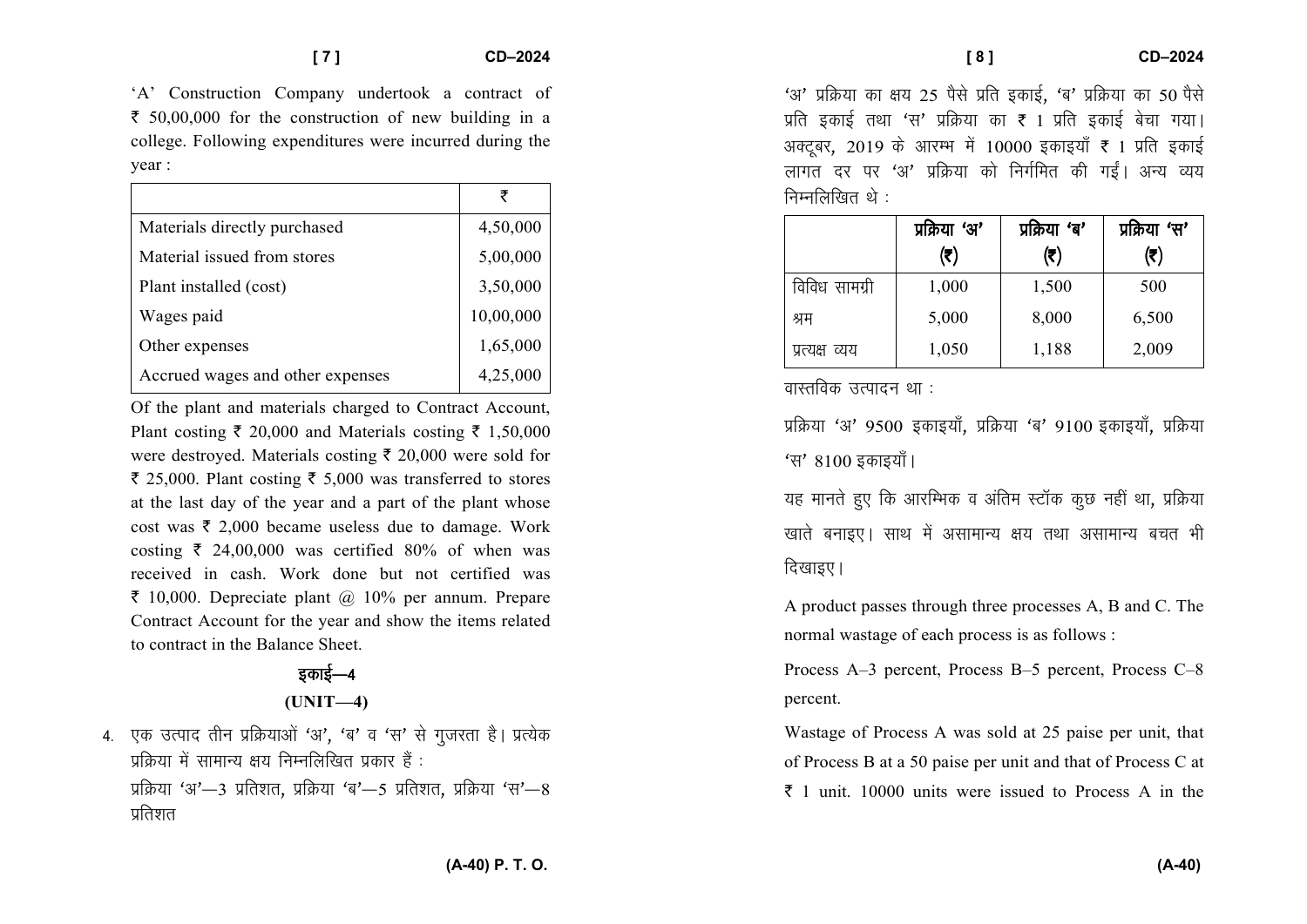**[ 10 ] CD–2024** 

beginning of October, 2019 at the cost of  $\bar{\tau}$  1 per unit. The other expenses were as follows :

|                         | <b>Process</b><br>$A'(\overline{\zeta})$ | <b>Process</b><br>$B'(\overline{\zeta})$ | <b>Process</b><br>$(C, (\bar{\zeta})$ |
|-------------------------|------------------------------------------|------------------------------------------|---------------------------------------|
| <b>Sundry Materials</b> | 1,000                                    | 1,500                                    | 500                                   |
| Labour                  | 5,000                                    | 8,000                                    | 6,500                                 |
| <b>Direct Expenses</b>  | 1,050                                    | 1,188                                    | 2,009                                 |

Actual output was :

Process A 9500 units; Process B 9100 units; Process C 8100 units.

Prepare the Process Account, assuming that there was no opening or closing stock. Also give the abnormal wastage or abnormal efficiency.

#### अथवा

#### (*Or*)

एक यातायात सेवा कम्पनी दो नगरों के बीच जो एक-दूसरे से 50 किमी. की दूरी पर हैं, 4 बसें चला रही है। प्रत्येक बस में बैठने की क्षमता 40 यात्री है। अप्रैल, 2019 का निम्नलिखित विवरण उनकी पुस्तकों से लिया गया है:

|                                | ₹     |
|--------------------------------|-------|
| ड्राइवरों व क्लीनरों की मजदूरी | 1,400 |
| कण्डक्टरों की मजदूरी           | 1,000 |
| ऑफिस स्टॉफ का वेतन             | 1,200 |
| डीजल आयल एवं अन्य ऑयल          | 3,800 |
| मरम्मत एवं अनुरक्षण            | 900   |
| कर एवं बीमा                    | 1,500 |
| ास                             | 2,600 |
| रोड लाइसेंस शुल्क प्रति वर्ष   | 500   |
| ब्याज एवं अन्य व्यय            | 1,500 |

यात्री जो वास्तव में ले जाए गए, बैठने की क्षमता के 75% थे। सभी चारों बसें माह के समस्त दिन में चलती हैं। प्रत्येक बस ने प्रतिदिन एक पूरी खेप की। प्रति यात्री किमी. परिव्यय ज्ञात कीजिए।

A Transport Service Company is running 4 buses between two towns which are 50 km apart. Seating capacity of each bus is 40 passengers. The following particulars were obtained from their books for April, 2019 :

| ₹     |
|-------|
| 1,400 |
| 1,000 |
| 1,200 |
| 3,800 |
| 900   |
| 1,500 |
| 2,600 |
| 500   |
| 1,500 |
|       |

Actual passenger lorried were 75% of the seating capacity. All the four buses run on all days of the month. Each bus made one round trip per day. Find out the cost per passenger km.

# डकाई—5 **(UNIT—5)**

5- लागत समाधान विवरण से आप क्या समझते हैं ? लागत लेखों द्वारा दिखाए गए लाभ तथा वित्तीय लेखों द्वारा दिखाए गए लाभ में अन्तर में कारण को बताइए।